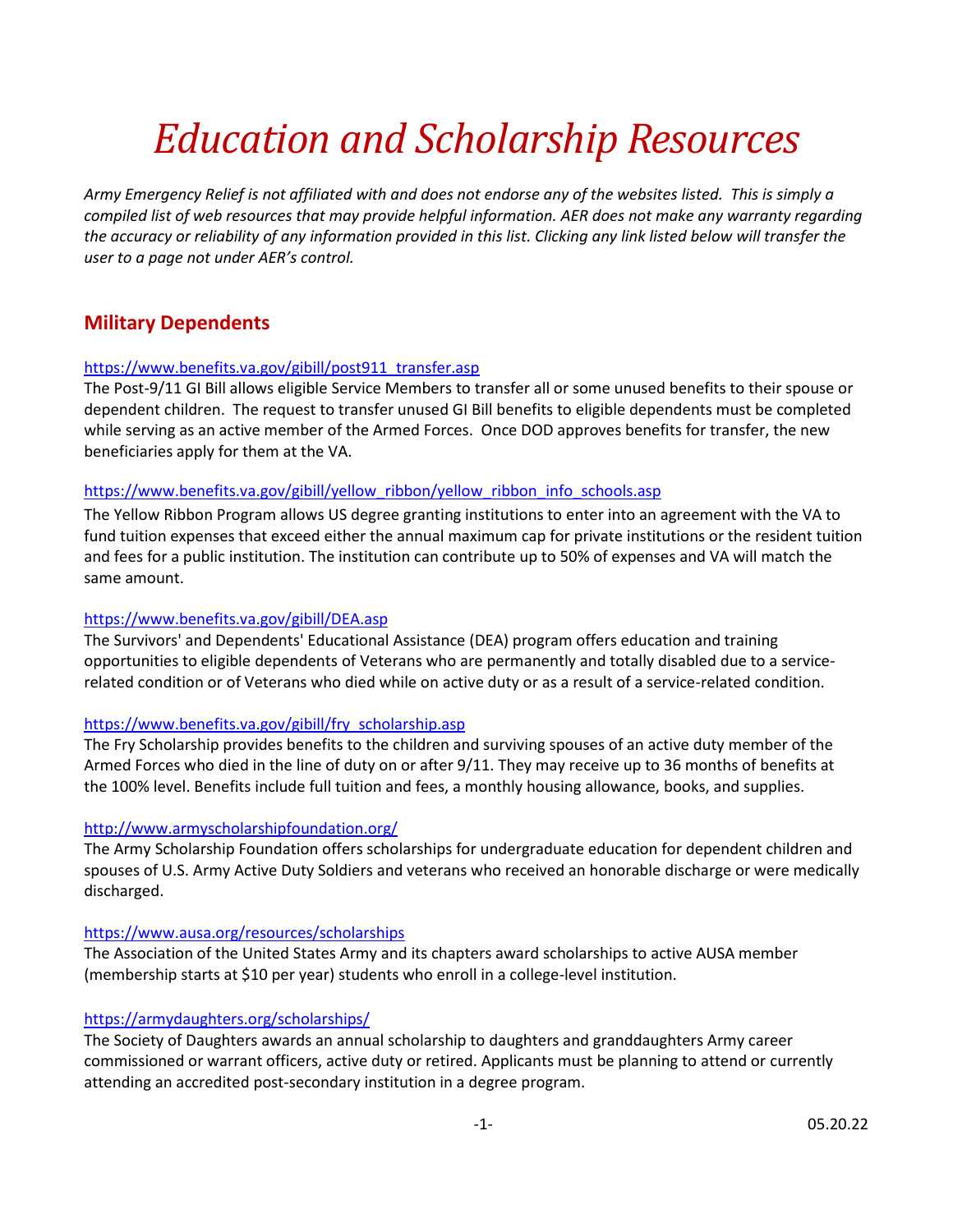#### <https://www.quad-a.org/scholarship>

The Army Aviation Association of America (AAAA) Scholarship Foundation awards scholarships and interest-free loans annually to members of AAAA and their spouses, children, and grandchildren of current and deceased members.

## <https://amvets.org/scholarships/>

AMVETS annually awards scholarships to veterans/active military, their sons, daughters, or grandchildren. A son, daughter or grandchild of a deceased veteran is also eligible. Awarded based on academic excellence and financial need, the scholarships go to deserving high school seniors, high school JROTC students and veterans pursuing a higher education.

## <https://www.vfw.org/community/youth-and-education/youth-scholarships>

The Veterans of Foreign Wars' Voice of Democracy program is open to all 9-12 grade students, and awards one national first-place winner a \$30,000 scholarship to a U.S. university, college, or vocational/technical school. National scholarships range from \$1,000-\$16,000, and a first-place winner from each state VFW wins an allexpenses paid trip to Washington, DC.

## <https://www.legion.org/scholarships>

The American Legion has an extensive scholarship program including a legacy scholarship for dependent children of Service Members who died while serving on active duty post-9/11, as well as scholarships for Eagle Scouts and participants in the Boys State and Girls State Programs.

## <https://www.purpleheart.org/military-order-of-the-purple-heart-scholarship-program/>

The Purple Heart Scholarship is available to members of the Military Order of the Purple Heart, their spouses, children, and grandchildren. You must be enrolled full time at an accredited college, university, or trade school.

## <https://www.moaa.org/content/benefits-and-discounts/education-assistance/Education-Assistance/>

The Military Officers Association of America provides interest-free loans, scholarships, and grants to children of active duty or retired military personnel, for up to 5 years of undergraduate education at an accredited 2 or 4 year college or university.

## <https://www.militaryscholar.org/sfmc/index.html>

The Scholarships for Military Children program awards one \$2,000 scholarship each school year at every commissary location operated by the [Defense Commissary Agency](http://www.commissaries.com/) worldwide. It is a scholarship program of Fisher House Foundation.

## <https://www.militaryscholar.org/legacy/index.html>

The "Heroes' Legacy Scholarships" program honors soldiers who have fallen in battle, those who have died or have become disabled through their active military service since September 11, 2001. It is open to soldiers' dependent unmarried children under age 23. It is a scholarship program of Fisher House Foundation.

## <https://operationsecondchance.org/scholarships/>

Operation Second Chance's scholarship program seeks to further its support for wounded or ill service members or veterans by providing grants of \$2,500 or more to dependent children and spouses of qualifying military sponsors. Sponsors are defined by having a VA rating of at least 70% or died in service.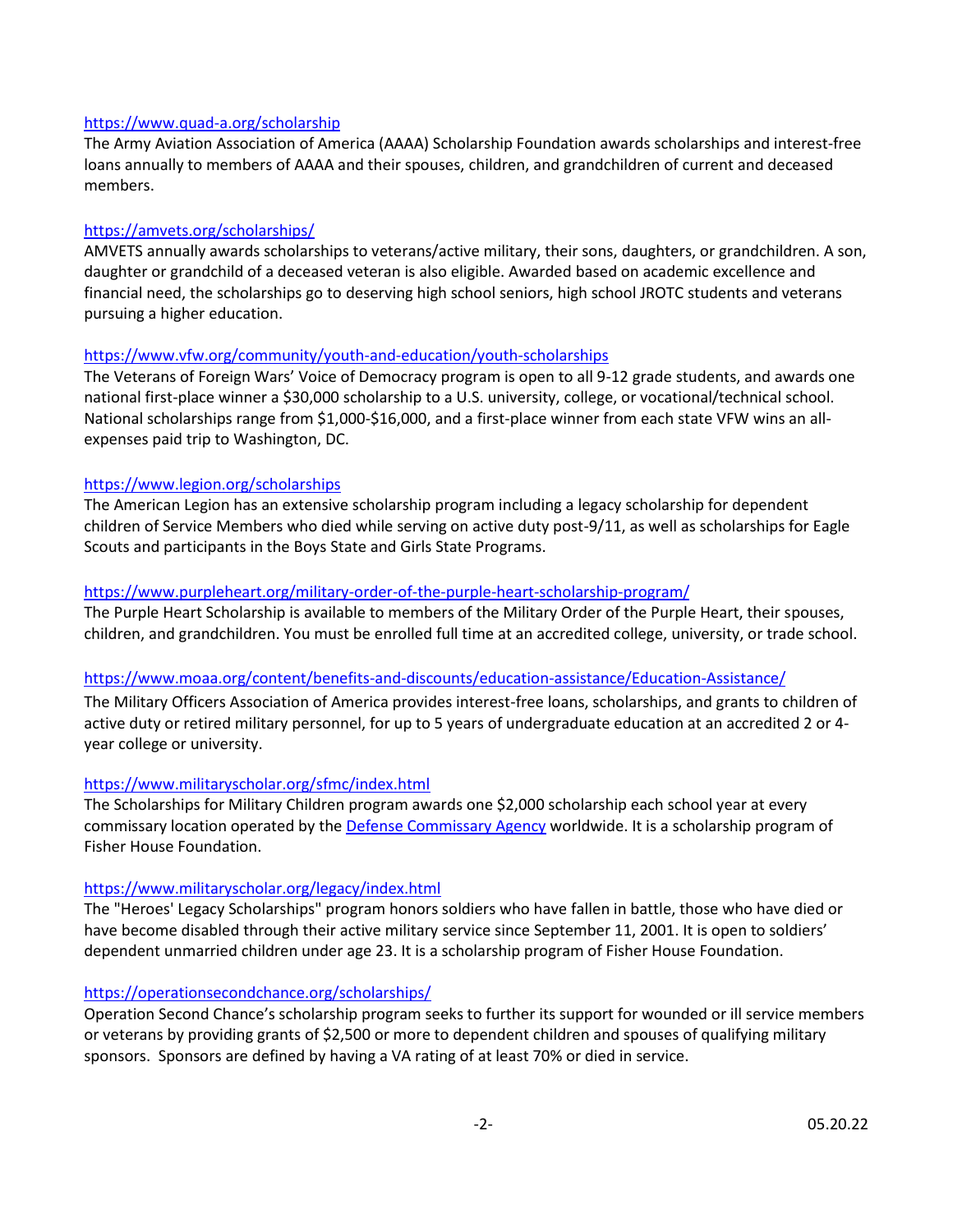#### <https://sms.scholarshipamerica.org/militarycommanders/>

The New York Chapter of the American Logistics Association awards scholarships to children of select active duty, reserve, National Guard, or retired members of the US military. Students must plan to enroll full-time in a two- or four-year college.

#### [https://www.homefrontamerica.org](https://www.homefrontamerica.org/)

The American Patriot Freedom Scholarship Program is operated by Homefront America USA and offers \$1,000 scholarships to dependent children of Service Members to use towards a four-year degree, vocational, or technical certificate.

## <http://mfst.us/our-programs/scholarships/>

The Military Family Support Trust is available to active duty or retired officers' children who are high school seniors. Scholarships from \$2,000 to \$12,000 are available.

#### <https://www.thanksusa.org/scholarship-program.html>

ThanksUSA offers college, technical and vocational school needs-based scholarships of up to \$3,000 for the children and spouses of active duty US military personnel. Applicants must be enrolled in an accredited college.

#### <https://www.foldsofhonor.org/scholarships/higher-education-scholarships/>

The Folds of Honor provides scholarships to spouses and dependents of active duty soldiers killed or disabled in the line of duty. Awards are for a first bachelor's degree (no graduate programs) and are up to \$5,000 per year.

#### <https://specialops.org/what-we-do/scholarship-program>

Provides scholarships for post-secondary students who have lost a parent serving in Army, Navy, Air Force, and Marine Corps special operations.

#### <https://www.fascholarship.com/>

Freedom Alliance Scholarship Fund provides scholarships for dependent children of active duty Service Members who are either killed or permanently disabled (100% VA rating) as the result of an operational mission or training incident, or who are currently certified as MIA or POW.

#### <https://www.fallenpatriots.org/scholarships-and-grants>

Children of Fallen Patriots Foundation helps secure college scholarships for military children who have lost a parent in the line of duty. (IHOP)

#### <http://nogreatersacrifice.org/>

Scholarships are given to children of post 9/11 killed in action or wounded service members pursuing a bachelors or associates degree from an accredited institution or certificate trade school.

#### <https://www.pva.org/find-support/scholarship-program/>

Paralyzed Veterans of America offers scholarships to members, spouses, or children under 24 years. The program provides a \$1,000 scholarship to each qualified applicant enrolled at an accredited US college or university.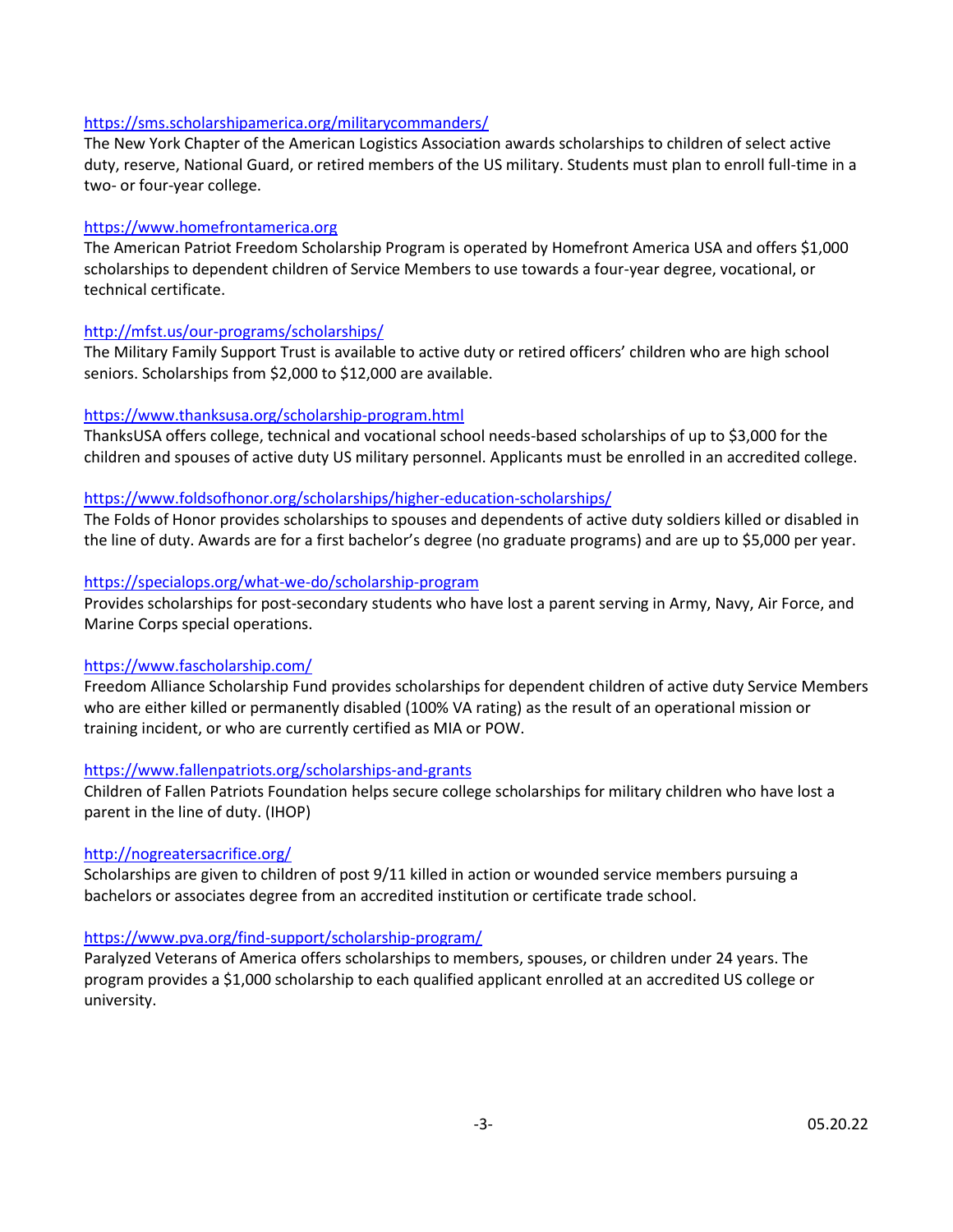## <https://www.kasf.org/scholarship-info/>

The Korean American Scholarship Foundation-Eastern Regional Chapter scholarships, ranging from \$500 to \$5,000, are offered to qualified Korean American students. All applicants must be enrolled in a full-time program in the US.

## <https://www.afcea.org/site/?q=foundation/scholarships>

AFCEA (Armed Forces Communications and Electronics Association) Educational Foundation has scholarships, grants and tuition assistance for full time undergraduate and graduate students attending four-year US colleges or universities.

#### <https://smartscholarshipprod.service-now.com/smart>

The Science, Mathematics and Research for Transformation (SMART) scholarship for service program helps students pursuing an undergraduate or graduate degree I STEM disciplines receive a full scholarship and be gainfully employed by the Department of Defense upon degree completion.

#### <https://feea.org/our-programs/scholarships/>

Federal Employee Education and Assistance Fund provides scholarships to children, stepchildren, and legal dependents of full- or part-time permanent federal civilian or postal workers employed with the federal government for more than three years, as well as the employees themselves and their spouses.

## <https://scholarshipamerica.org/students/browse-scholarships/>

Listing of scholarships administered by Scholarship America.

#### <https://www.scholarships.com/>

Scholarships.com is a college scholarship search engine and financial aid information resource.

## <https://www.bestcolleges.com/features/top-online-schools/>

Best Colleges list of 2019 top 50 accredited online colleges and universities.

## <https://opportunity.collegeboard.org/>

The College Board administers many of the standardized tests such as the SAT and PSAT for college students. This site includes links to practice tests and other helpful resources such as CLEP. Their scholarship finder is: [https://bigfuture.collegeboard.org/scholarship-search.](https://bigfuture.collegeboard.org/scholarship-search)

## <https://www.foldedflagfoundation.org/how-to-apply/>

For college-bound spouses and children, The Folded Flag Foundation provides scholarships and educational grants to cover tuition, fees, books, computers, living expenses (to include childcare for students with young children), tutoring, test prep services, and career prep expenses.

# **Military Spouses**

#### <https://scholarships.militaryfamily.org/offers/nmfa-spouse-scholarship/>

The National Military Family Association awards military spouse scholarships of up to \$1,000. They can be used for vocational training, professional certification, undergraduate and graduate school. You must be a spouse of a member of the seven uniformed services with a valid military ID to be eligible.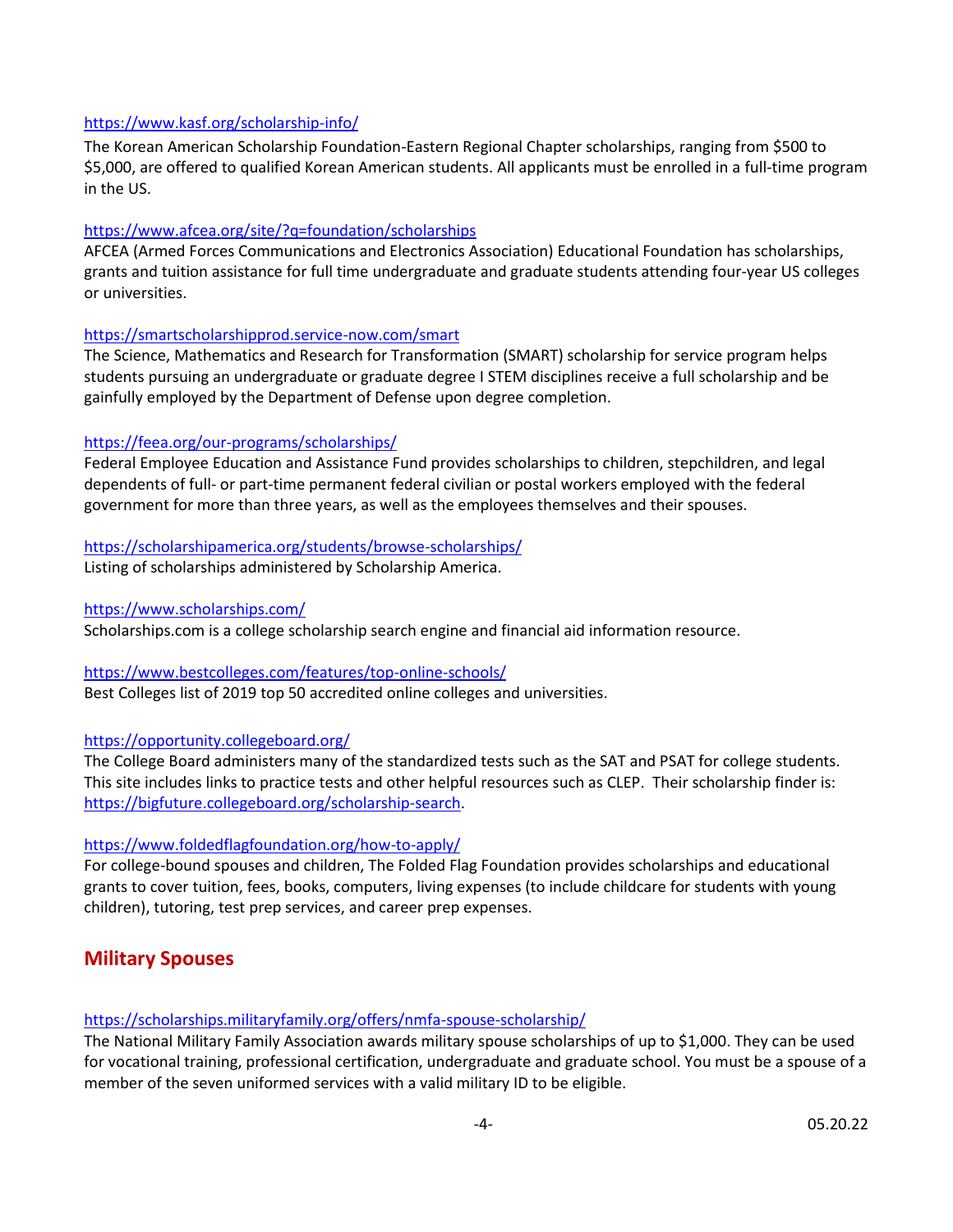## <http://www.armyscholarshipfoundation.org/>

The Army Scholarship Foundation offers scholarships for undergraduate education for dependent children and spouses of U.S. Army Active Duty Soldiers and veterans who received an honorable discharge or were medically discharged.

#### <https://scholarships.militaryfamily.org/offers/military-spouse-scholarships-at-umuc/>

University of Maryland University College (UMUC) awards 15 scholarships for up to \$1,500 each for first undergraduate degree military spouses who have never attended UMUC.

#### <https://pattillmanfoundation.org/apply-to-be-a-scholar/>

Sponsored by the Pat Tillman Foundation, the Tillman Military Scholars program awards scholarships to Veteran and Active-duty military service members (pre- and post-9/11) service and their spouses pursuing an undergraduate, graduate, or professional degree.

#### <https://www.hopeforthewarriors.org/transition/military-spouse-scholarships>

Created for the spouses of post-9/11 military personnel who have been disabled in service to their country. Scholarships are available for continued education at a reputable, accredited university, college, or trade school.

#### <https://operationsecondchance.org/scholarships/>

Operation Second Chance's scholarship program seeks to further its support for wounded or ill service members or veterans by providing grants of \$2,500 or more to dependent children and spouses of qualifying military sponsors. Sponsors are defined by having a VA rating of at least 70% or died in service.

#### <https://www.thanksusa.org/scholarship-program.html>

ThanksUSA offers college, technical and vocational school needs-based scholarships of up to \$3,000 for the children and spouses of active duty US military personnel. Applicants must be enrolled in an accredited college

#### <https://www.purpleheart.org/military-order-of-the-purple-heart-scholarship-program/>

The Purple Heart Scholarship is available to members of the Military Order of the Purple Heart, their spouses, children, and grandchildren. You must be enrolled full time at an accredited college, university, or trade school.

#### <https://www.quad-a.org/scholarship>

The Army Aviation Association of America (AAAA) Scholarship Foundation awards scholarships and interest-free loans annually to members of AAAA and their spouses, unmarried siblings, unmarried children, and unmarried grandchildren of current and deceased members. Some scholarships are specifically reserved for enlisted, warrant officer, company grade, and Department of the Army Civilian members of AAAA.

## <https://www.foldsofhonor.org/scholarships/higher-education-scholarships/>

The Folds of Honor provides scholarships to spouses and dependents of active duty soldiers killed or disabled in the line of duty. Awards are for a first bachelor's degree (no graduate programs) and are up to \$5,000 per year.

#### <https://www.amu.apus.edu/academic/partners/military-spouses.html>

American Military University provides online courses with undergraduate and graduate tuition grants for activeduty service members and their spouses/dependents, Guard, Reserve, and veterans. Military spouses are also eligible for scholarships up to \$4,000 for qualified programs.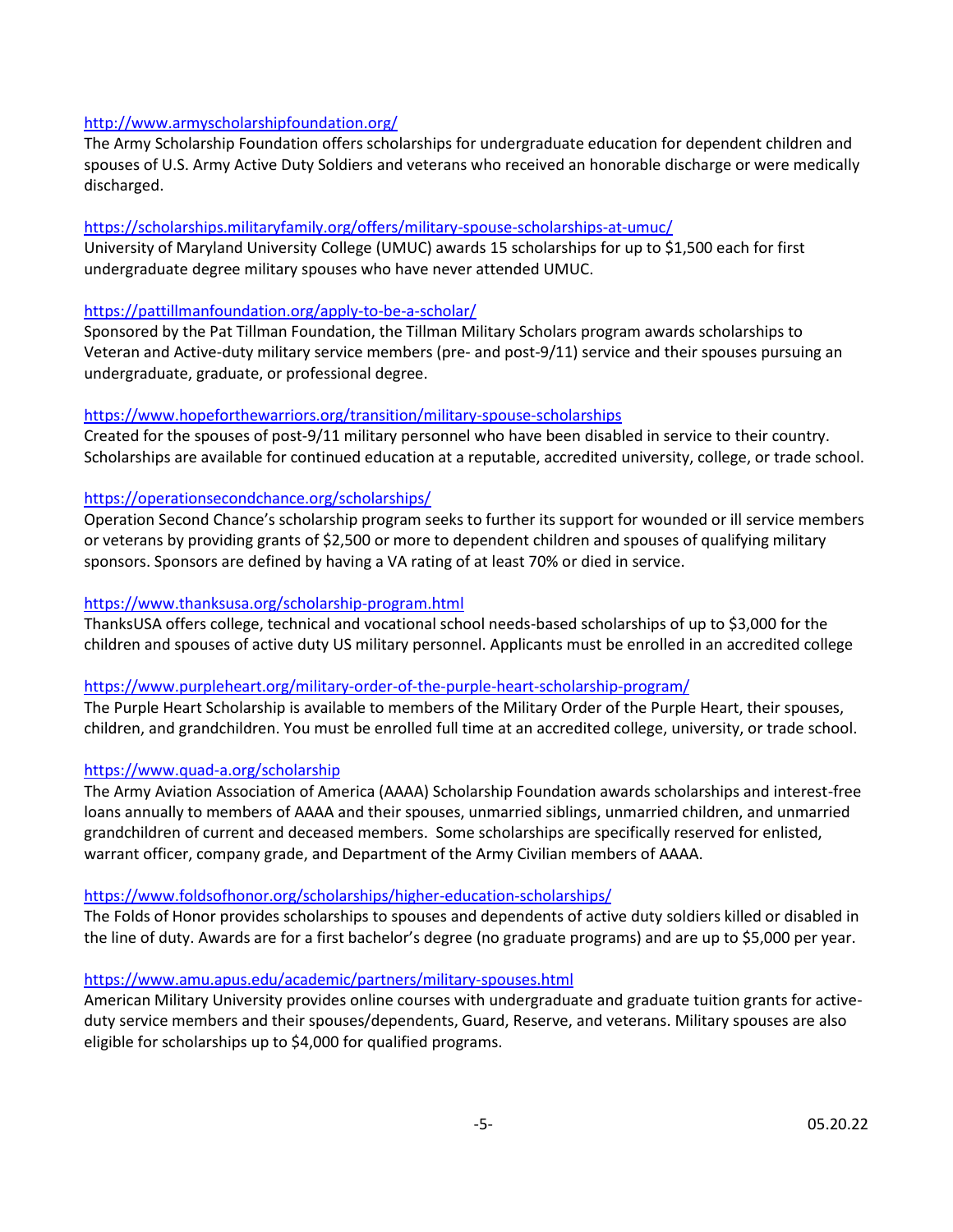## <https://scholarships.militaryfamily.org/offers/military-spouse-scholarships-from-purdue-global-university/>

Purdue University Global online degree program awards military Spouses scholarships covering 47% of tuition to pursue licenses, certificates, certifications, or associates degrees.

## <https://scholarships.militaryfamily.org/offers/snhu-military-spouse-scholarships/>

Southern New Hampshire University offers military spouses a 30 percent discount toward online undergraduate degrees and a 25 percent discount for online graduate degrees.

## <https://scholarshipamerica.org/students/browse-scholarships/>

Listing of scholarships administered by Scholarship America.

## <https://www.scholarships.com/>

Scholarships.com is a college scholarship search engine and financial aid information resource.

## <https://www.foldedflagfoundation.org/how-to-apply/>

For college-bound spouses and children, The Folded Flag Foundation provides scholarships and educational grants to cover tuition, fees, books, computers, living expenses (to include childcare for students with young children), tutoring, test prep services, and career prep expenses.

#### <https://www.bestcolleges.com/features/top-online-schools/>

Best Colleges list of 2019 top 50 accredited online colleges and universities.

## <https://www.bestcolleges.com/resources/college-credit-with-plas/>

Prior-learning assessments (PLAs) award college credit, certification or advanced standing for a student's nonacademic experiences and training. Thousands of US colleges recognize and grant credit for PLAs.

# **Other Scholarships, Financial Aid and Career Resources**

## <https://studentaid.ed.gov/sa/fafsa>

Free Application for Student Aid (FAFSA) form for college students to complete to determine their eligibility for student financial aid.

#### <https://learnmore.scholarsapply.org/obama-chesky-scholarship/>

President and Mrs. Obama and Brian Chesky, Airbnb CEO, have come together to launch The Voyager Scholarship for Public Service. This scholarship provides up to \$25,000 per year for the student's junior and senior year of college.

## <http://www.collegeaffordabilityguide.org/>

The College Affordability Guide's provides advice on the options students have to reduce the cost of their degree and offers an analysis of which colleges are doing the most to make high-quality education affordable.

#### <https://www.ed.gov/>

U.S. Department of Education's main website for financial aid information.

## <https://www2.ed.gov/policy/highered/guid/aid-offer/index.html>

The U.S. Department of Education College Financing Plan is a consumer tool that participating institutions use to notify students about their financial aid package. It is designed to simplify cost and financial aid information making it easy to compare school packages.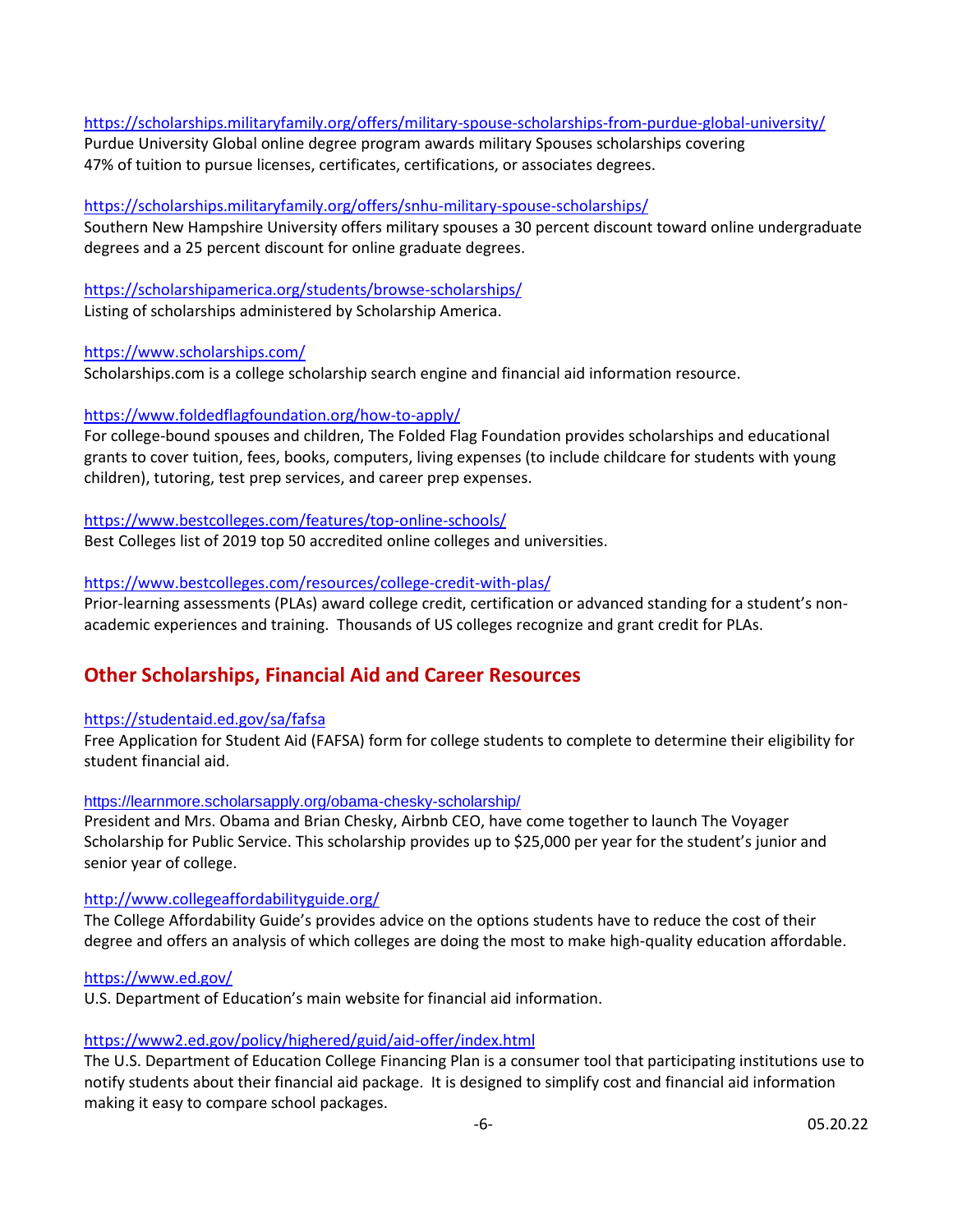## <http://www.collegeaffordabilityguide.org/>

The College Affordability Guide's provides advice on the options students have to reduce the cost of their degree, and offers an analysis of which colleges are doing the most to make high-quality education affordable.

#### <https://www.bls.gov/ooh/home.htm>

The Bureau of Labor Statistics publishes The *Occupational Outlook Handbook*, an online source of information on careers and future job needs. It features duties, pay, education and training for hundreds of occupations.

#### <https://lendedu.com/blog/private-student-loans>

Private student loans provided by banks, credit unions, and other lenders can help bridge the gap between the financial aid you have already received for college and the total cost of attendance. You can compare interest rates, repayment terms, and eligibility requirements for various private student loan lenders on this site.

# **Military Service Members**

## <https://www.va.gov/education/how-to-apply>

The GI Bill helps Veterans and their family members get money to cover all or some of the costs for college, graduate school, and training programs. Tuition assistance is based on your time served.

#### <https://uwol.org/scholarship>

The MSG Arthur Enriquez Scholarship provides a scholarship for Veterans and/or their immediate family members who currently have or have beaten cancer.

## <https://www.dantes.doded.mil/About/index.html>

The Defense Activity for Non-Traditional Education Support (DANTES) is responsible for managing education programs to help military members achieve their education and career goals. The program allows military members to take exams and prove that they have completed courses.

#### [https://www.goarmyed.com/public/public\\_earn\\_degree-soc\\_army\\_degrees.aspx](https://www.goarmyed.com/public/public_earn_degree-soc_army_degrees.aspx)

Service Members Opportunity Colleges (SOC) was designed by the Department of Defense to accommodate the constantly moving military member. Courses from more than 1,700 schools and the credits earned can be transferred to any other university.at or near military installations in the US and overseas.

## [https://www.goarmyed.com/public/public\\_tuition\\_assistance\\_policies.aspx](https://www.goarmyed.com/public/public_tuition_assistance_policies.aspx)

Army Tuition Assistance provides financial assistance for voluntary off-duty education programs in support of a Soldier's professional and personal self-development goals. The program is open to nearly all Soldiers including Army Reserve, and Army National Guard on active duty.

#### <https://www.awfdn.org/scholarships/general-information/>

The Army Women's Foundation Legacy Scholarship Program provides scholarships to women soldiers and their family members pursuing a bachelor's or master's degree from accredited institutions of up to \$2,500 per year.

#### <https://amvets.org/scholarships/>

AMVETS annually awards scholarships to veterans/active military, their sons, daughters, or grandchildren. Awarded on the basis of academic excellence and financial need, the scholarships go to deserving high school seniors, high school JROTC students and veterans pursuing a higher education.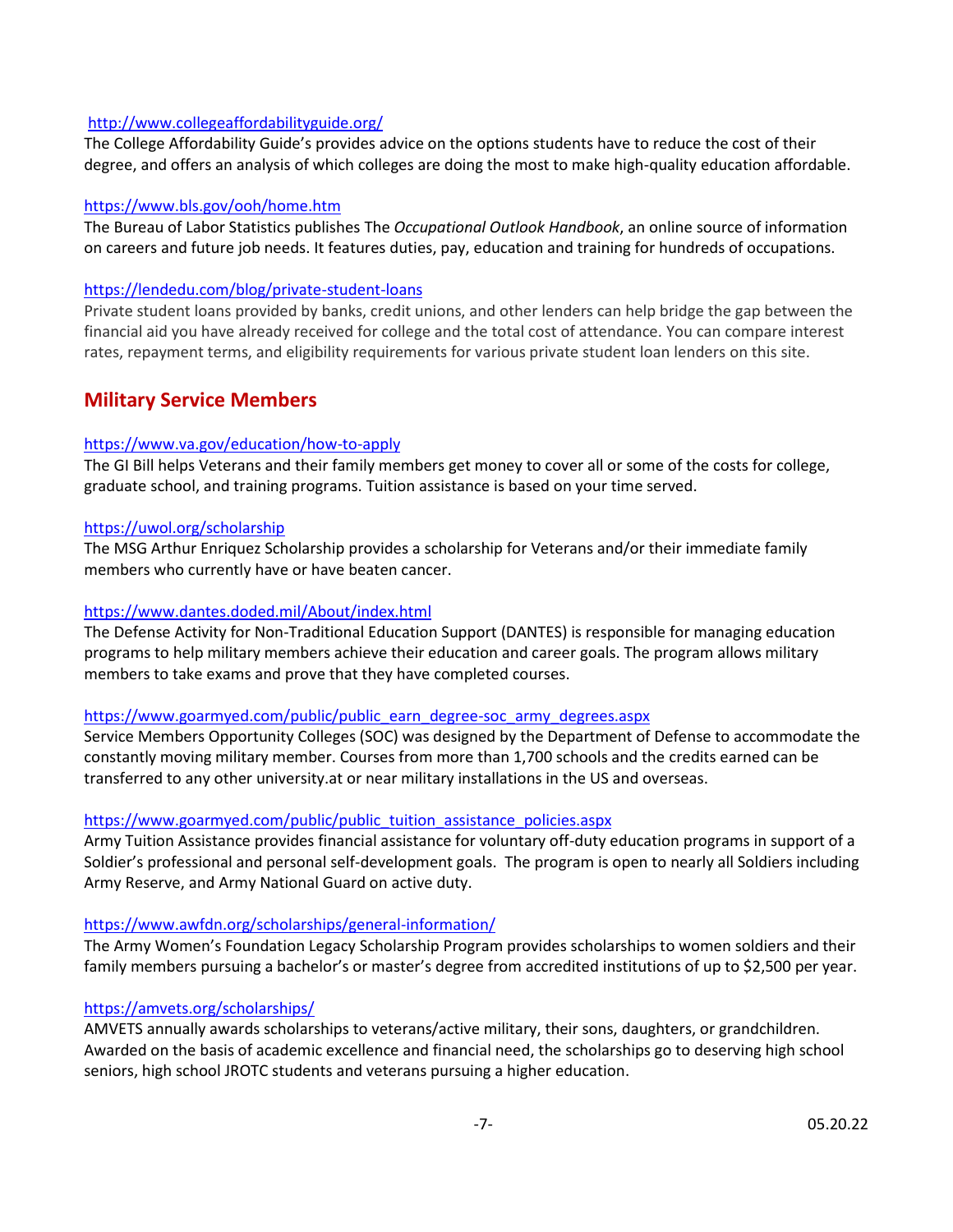#### <https://www.vfw.org/assistance/student-veterans-support>

The Veterans of Foreign Wars "Sport Clips Help A Hero Scholarship" provides service members and veterans with scholarships of up to \$5,000. You must be retired, honorably discharged, active duty, or a member of the National Guard or Reserve.

## <https://pattillmanfoundation.org/apply-to-be-a-scholar/>

Sponsored by the Pat Tillman Foundation, the Tillman Military Scholars program awards scholarships to Veteran and Active-duty military service members (pre- and post-9/11) service and their spouses pursuing an undergraduate, graduate, or professional degree.

## <https://www.quad-a.org/scholarship>

The Army Aviation Association of America (AAAA) Scholarship Foundation awards scholarships and interest-free loans annually to members of AAAA and their spouses, children, and grandchildren of current and deceased members.

## <https://studentveterans.org/programs/scholarships>

Student Veterans of America and Raytheon have partnered to provide two \$10,000 Raytheon Patriot scholarships to US Army veterans enrolled in undergraduate or graduate programs at a four year US college.

## <https://asuonline.asu.edu/military-scholarship>

Arizona State University Online Scholarship is awarded to active duty and reservist military students seeking an undergraduate degree. It is available to both Arizona and non-Arizona residents.

## <https://www.acenet.edu/higher-education/Pages/default.aspx>

The American Council on Education collaborates with the U.S. Department of Defense (DOD) to review military training and experiences and recommend appropriate college credit for members of the Armed Forces. ACE's credit recommendations appear in the Military Guide. [https://www.acenet.edu/news-room/Pages/Military-](https://www.acenet.edu/news-room/Pages/Military-Guide-Online.aspx)[Guide-Online.aspx](https://www.acenet.edu/news-room/Pages/Military-Guide-Online.aspx)

## <https://www.afcea.org/site/?q=foundation/scholarships>

AFCEA (Armed Forces Communications and Electronics Association) Educational Foundation has scholarships, grants and tuition assistance for full time undergraduate and graduate students attending four-year US colleges or universities. Their War Veteran Scholarships are available for US military veterans (including Reservists and National Guard Personnel.

## <https://www.purdueglobal.edu/military/education-benefits-financial-aid/Purdue>

Purdue Global University may pay up to \$166 per quarter credit hour to a maximum of \$4,500 per year in military tuition assistance.

## <https://asuonline.asu.edu/military-scholarship>

Arizona State University Online is available to active duty and reservist military students seeking an undergraduate degree. It is available to both Arizona and non-Arizona residents.

## <https://www.bestcolleges.com/resources/college-credit-with-plas/>

Prior-learning assessments (PLAs) award college credit, certification or advanced standing for a student's nonacademic experiences and training. Thousands of US colleges recognize and grant credit for PLAs.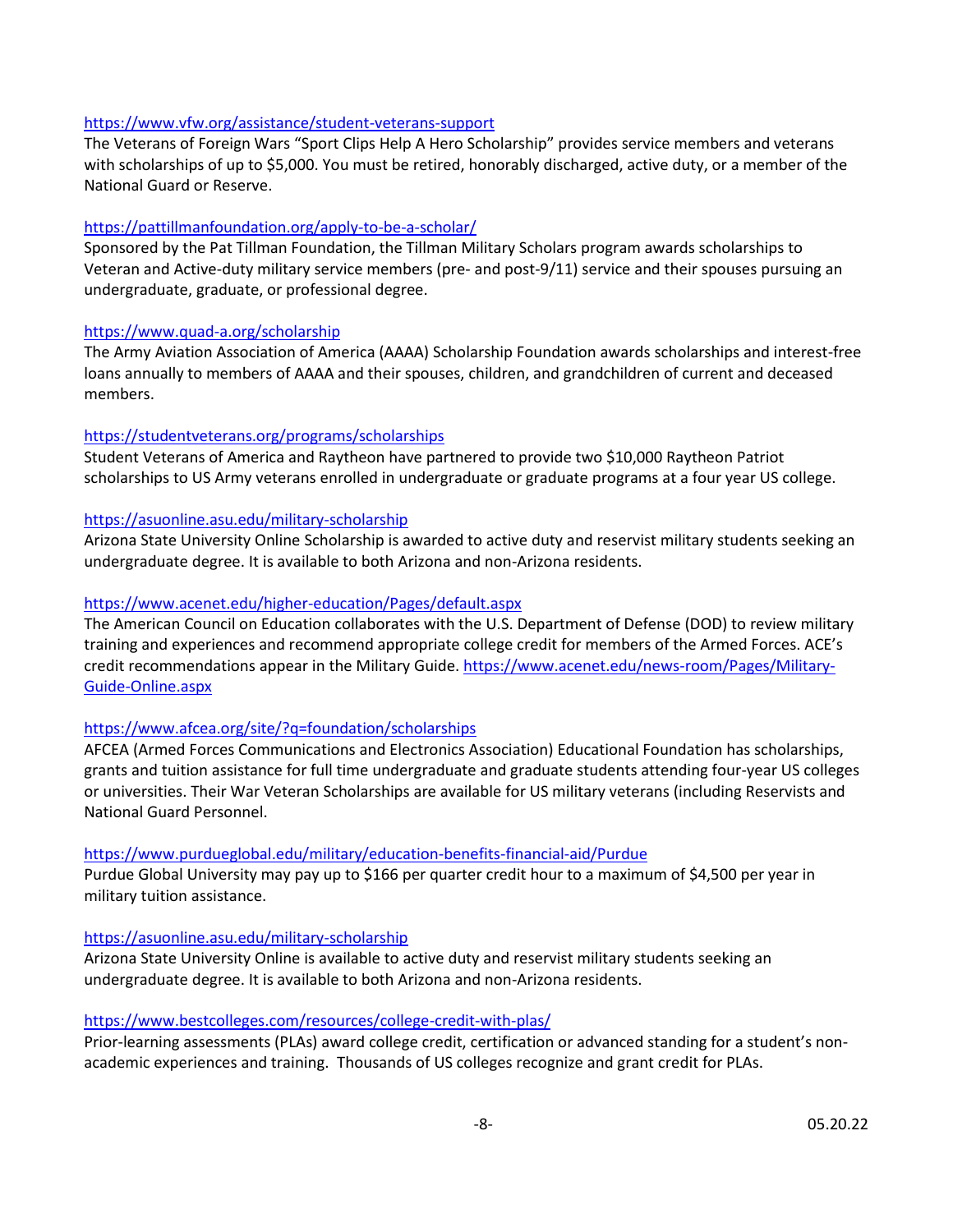#### [https://www.wisegeek.com/military-discounts.htm#military-scholarship](https://protect-us.mimecast.com/s/9XzJBJCQn5MiR?domain=wisegeek.com)

WiseGeek Military Appreciation Scholarship for active duty, former and future service members. Must be a US Citizen or permanent legal resident. Application deadline is 12/31/20.

# **Air Force, Navy, Marine, Coast Guard**

#### <https://www.hqafsa.org/apply-for-scholarships.html>

The Air Force Sergeants Association (AFSA) and the Airmen Memorial Foundation provide several scholarships ranging from \$500 to \$3,000. Air Force dependents of active duty, Reserve, Air National Guard, retired, and Veteran status may apply when attending an accredited school. You must be sponsored by a member of the association.

#### <https://afas.org/education-support>

The Air Force Aid Society helps dependent children and spouses of active duty and retired Airmen work towards a college degree with education grants, scholarships, and loans. Grants ranging from \$500-\$4,000 are awarded.

#### <https://www.nmcrs.org/pages/nmcrs-gold-star-scholarship-programs>

The Navy-Marine Corps Relief Society provide scholarships of \$500-\$2,500 to the children of Navy and Marine Corps personnel who died while serving on active duty or after retirement. Spouses of a service member who died as a result of the USS Stark or Pentagon attack or during service in Operation Iraqi Freedom, Operation Enduring Freedom or Operation New Dawn are eligible.

## <https://www.usnscf.com/Foundation/pages/Programs/Scholarship>

The Navy Supply Corps Foundation gives scholarships to dependents, grandchildren, and spouses of active, reserve, or retired officers studying at accredited two or four-year schools. Spouses must be enrolled for a minimum of 6 undergraduate hours per semester.

## [https://www.fra.org/fra/Web/Web/Content/FRA\\_Scholarships.aspx](https://www.fra.org/fra/Web/Web/Content/FRA_Scholarships.aspx)

The Fleet Reserve Association (FRA) offers scholarships to children of service members in the Navy, Marine Corps, and Coast Guard. Recipients must be full-time students enrolled at an accredited college or university in the United States. Awards are provided up to \$5,000 to individuals pursuing college and graduate degrees.

## <https://www.tailhook.net/tef-home>

The Tailhook Educational Foundation awards scholarships to the children and grandchildren of navy aviators, aircrewman, and aircraft carrier personnel. Applicants are eligible for awards from \$2,500-\$15,000 a year and must attend an accredited college or university.

#### <http://www.wingsoveramerica.us/scholarships>

The Wings Over America Scholarship Foundation offers college scholarships to dependent children and spouses of military members from the US Navy's aviation community.

#### [http://www.anchorscholarship.com](http://www.anchorscholarship.com/)

The Anchor Scholarship is available to dependents of Navy service members who have served a minimum of six years in a unit under the administrative control of Commander, Naval Surface Forces, U.S. Atlantic or Pacific Fleet. You must attend, or plan to attend an accredited four-year college or university and intend to work toward a BS or BA degree to be eligible for this award.